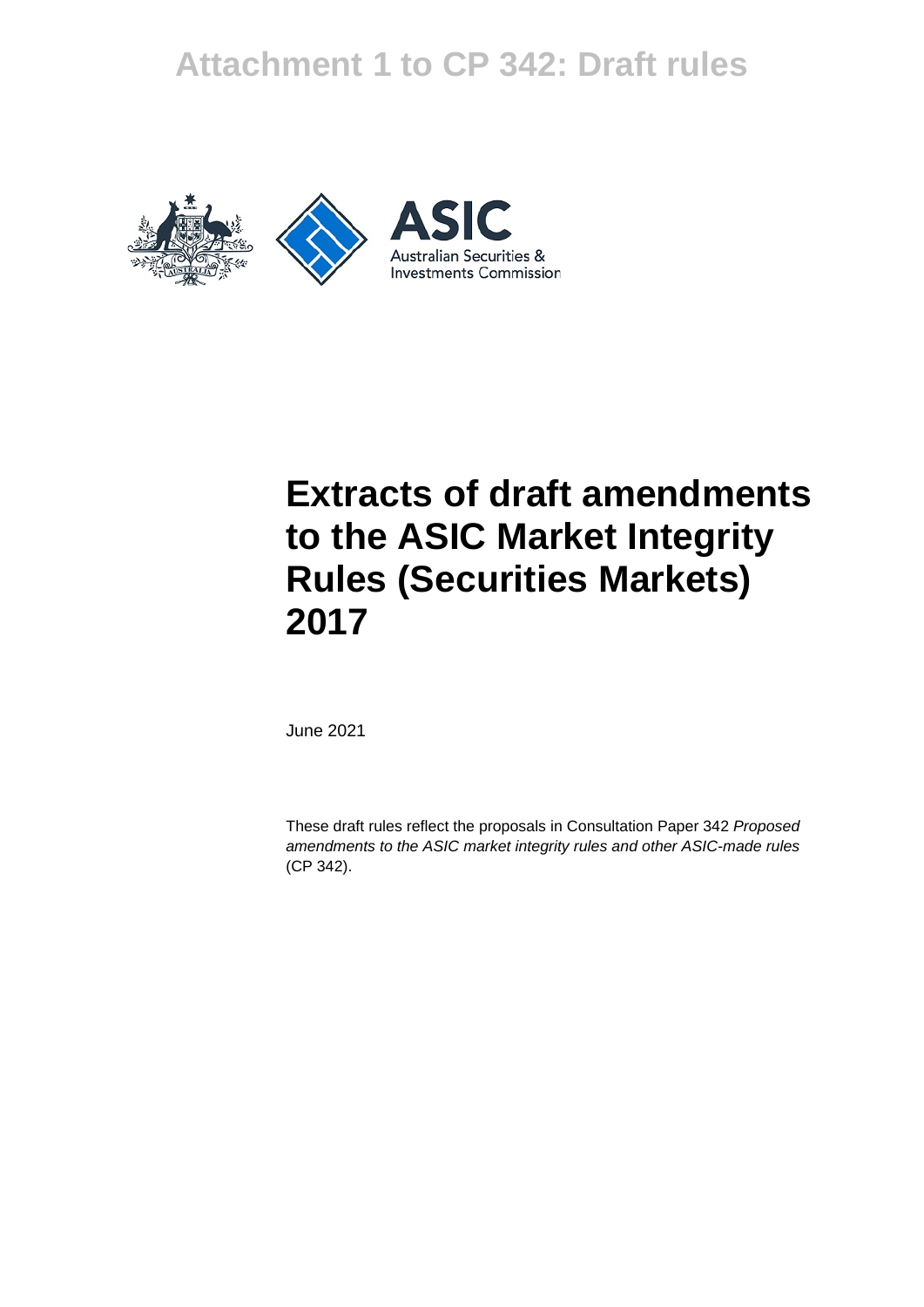# **Contents**

| Chapter 2: Market Participants and Representatives 3 |  |
|------------------------------------------------------|--|
|                                                      |  |

- Part 3.4 [Reporting to Clients........................................................... 5](#page-4-0) Part 6.2 [Pre-Trade Information—Exceptions.................................. 6](#page-5-0)
- [Requirement to record and provide Regulatory Data](#page-5-1) ....... 6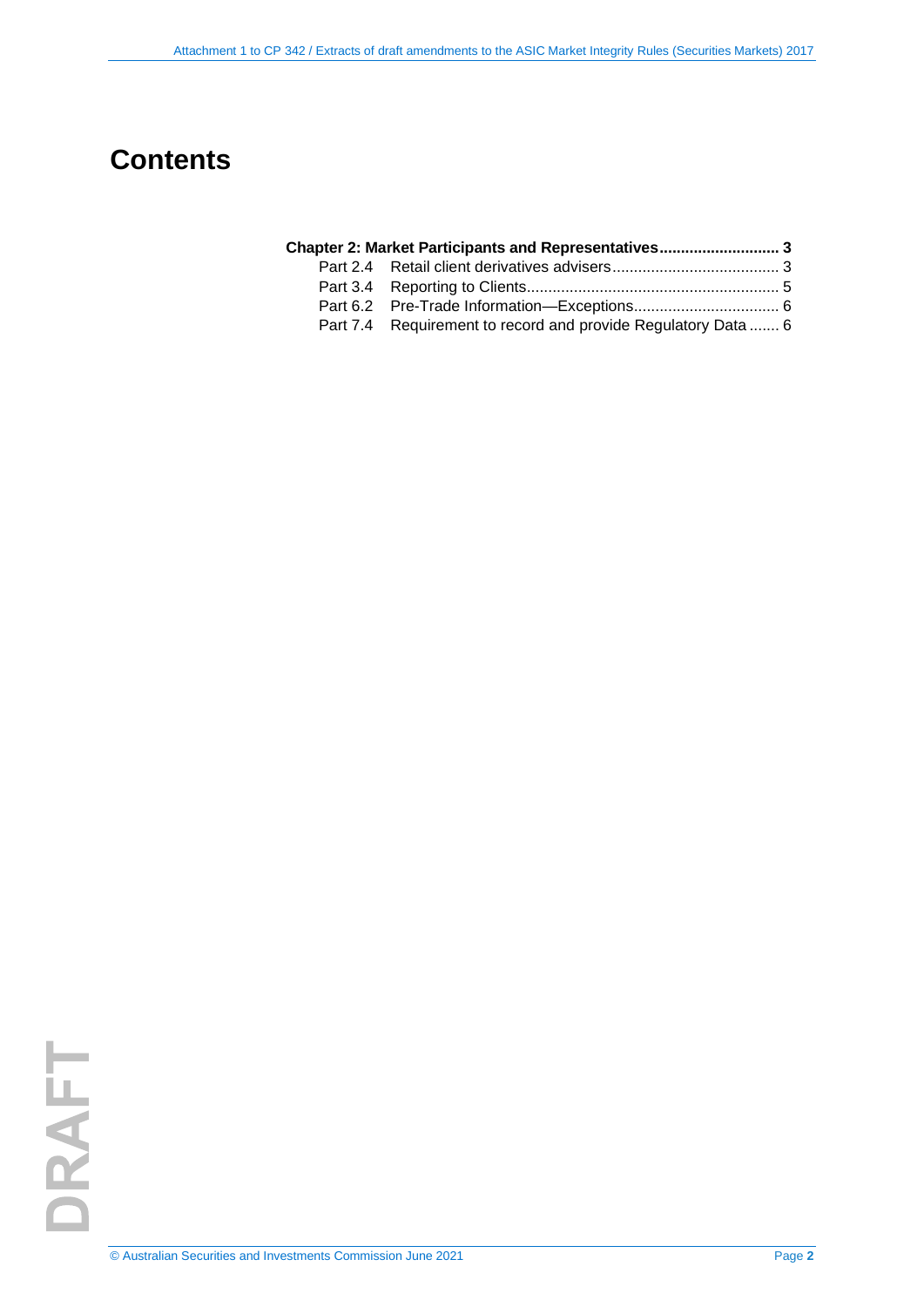# <span id="page-2-0"></span>**Chapter 2: Market Participants and Representatives**

**…** 

### <span id="page-2-1"></span>**Part 2.4 Retail client derivatives advisers**

#### **2.4.1 Adviser qualifications and experience**

(1) A Market Participant must ensure that each of its Representatives who provides Level One Derivatives Advice in relation to Options Market Contracts or Warrants to retail clients is suitably qualified and experienced to provide Level One Derivatives Advice.

(2) A Market Participant must ensure that each of its Representatives who is only qualified and experienced to provide Level 1 Derivatives Advice does not provide advice in relation to LEPOs to retail clients.

(3) A Market Participant must ensure that each of its Representatives who provides Level Two Derivatives Advice in relation to Options Market Contracts or Warrants to retail clients is suitably qualified and experienced to provide both:

- Level One Derivatives Advice; and  $(a)$
- Level Two Derivatives Advice.

Note: A Market Participant must provide to ASIC, and update, details of its Representatives who are authorised to provide personal advice to retail clients, including details of completed derivatives qualifications and training courses: see Subdivision B of Division 9 of Part 7.6 of the Corporations Act.

#### **2.4.2 Meaning of** *Level One Derivatives Advice*

For the purposes of this Part, *Level One Derivatives Advice* means personal advice in relation to one or more of the following:

- (a) taking Options Market Contracts;
- writing Options Market Contracts, but only for the purpose of closing out a position or writing Covered Call Options under paragraph (e);
- subscribing for and buying and selling Warrants;
- exercising Warrants and Options Market Contracts;
- the Covered Call Option writing strategies as set out in Rule 2.4.3.

#### **2.4.3 Meaning of** *Covered Call Option writing strategy*

(1) For the purposes of Rule 2.4.2, a *Covered Call Option writing strategy* entails either:

a client who already owns Underlying Financial Products in a particular Class writing Call Options over those Underlying Financial Products up to the number of Underlying Financial Products which the client owns and either prior to, or simultaneously with

**DRAFT**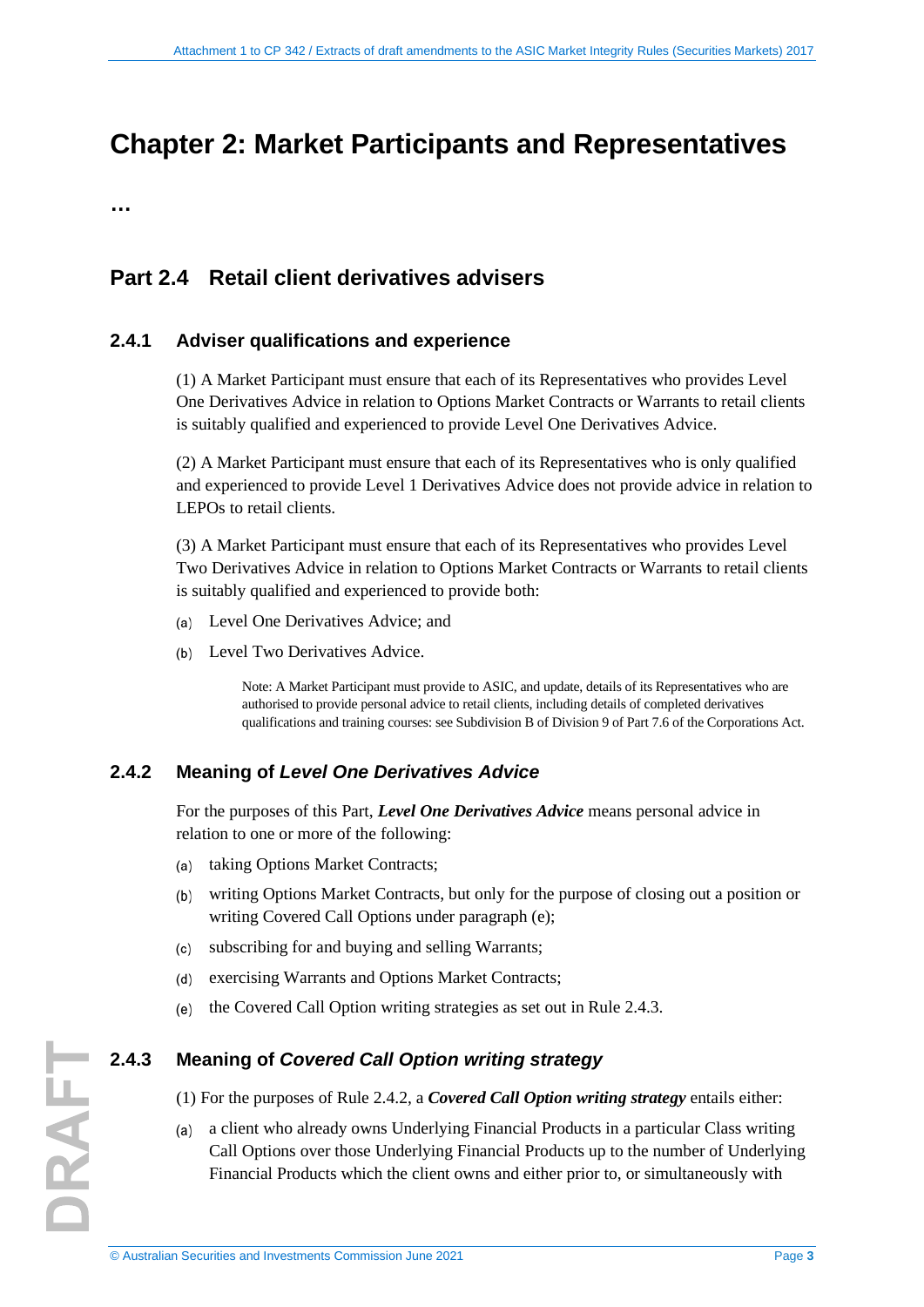writing the Call Options, providing to the Clearing Facility those Underlying Financial Products as cover for the written Call Option obligations; or

a client buying a particular Class of Underlying Financial Products and simultaneously writing Call Options over those Underlying Financial Products on the understanding that the client will provide, to the Clearing Facility, within three Trading Days of entering into the strategy, the simultaneously purchased Underlying Financial Products as cover for the written Call Option obligations.

(2) For the purposes of subrule (1), *Call Option* means an Options Market Contract that gives the taker a right, but not an obligation, to buy the Underlying Financial Products.

#### **2.4.4 Meaning of** *Level Two Derivatives Advice*

For the purposes of this Part, *Level Two Derivatives Advice* means personal advice (other than Level One Derivatives Advice) in relation to one or more of the following:

- taking, writing and exercising Derivatives Market Contracts;  $(a)$
- subscribing for, buying, selling and exercising Warrants;
- all trading strategies relating to Derivatives Market Contracts;  $(c)$
- all trading strategies relating to Warrants.  $(d)$

#### **2.4.5 Managed Discretionary Accounts—Derivatives Market Contracts and Warrants**

A Market Participant must ensure that a Managed Discretionary Account for a retail client which involves dealing in Derivatives Market Contracts or Warrants is operated by a Representative that is suitably qualified and experienced to provide Level One Derivatives Advice and Level Two Derivatives Advice.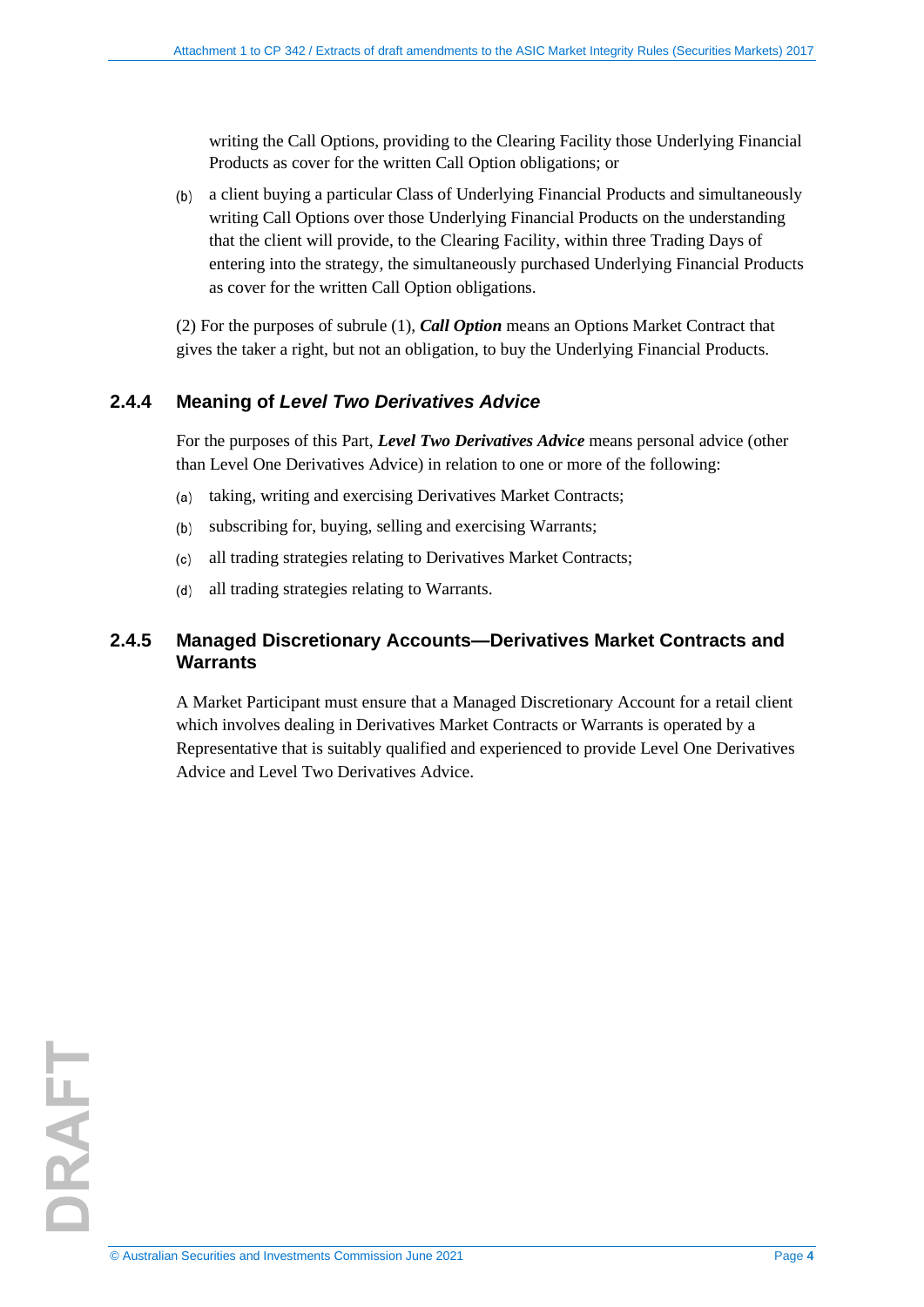## <span id="page-4-0"></span>**Part 3.4 Reporting to Clients**

**…** 

#### **3.4.3 Confirmations—Clients other than retail clients**

(1) A Market Participant is not required to comply with Rule 3.4.1 in respect of a client that is not a retail client, provided the Market Participant:

- has notified the client before entering a Trading Message on the client's behalf that  $(a)$ Market transactions effected for the client are subject to:
	- (i) the directions, decisions and requirements of the relevant Market operator, these Rules, the operating rules of the relevant Market, the Clearing Rules and where relevant, the Settlement Rules;
	- (ii) the customs and usages of the relevant Market; and
	- (iii) the correction of errors and omissions; and
- subject to subrule (2), notifies the client as soon as practicable:
	- (i) if the Market Participant entered into the client's Market transaction as Principal; that the Market Participant entered into the Market transaction as Principal; and
	- (ii) if the client's Market transaction was executed as a Crossing, the execution code of the execution venue for the Crossing.

(2) A Market Participant does not have to give the notifications in paragraph  $(1)(b)$  to a client if:

- the client has agreed not to receive such notifications; or  $(a)$
- the Market transaction is in respect of a financial product which is a Derivatives Market **Contract**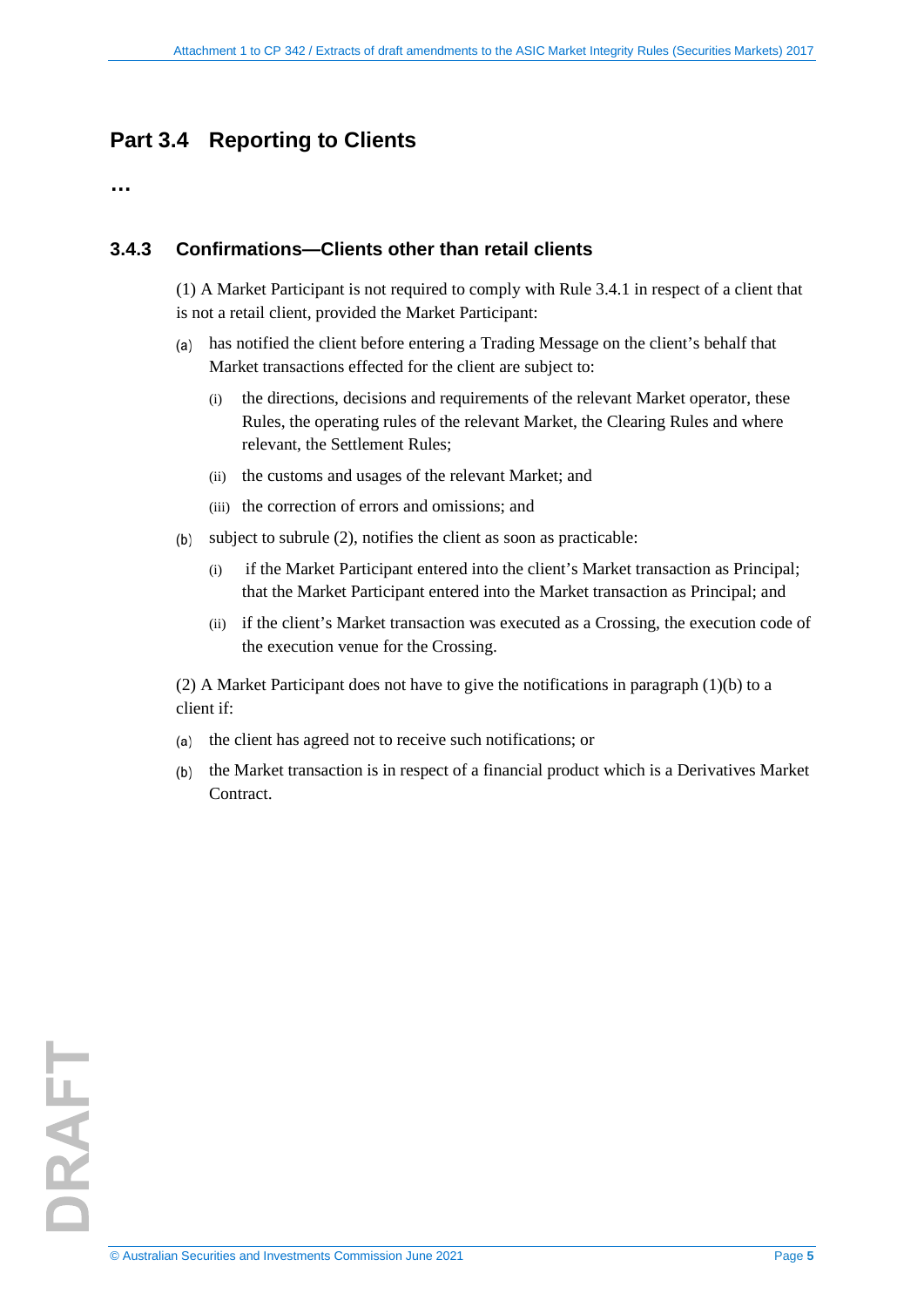## <span id="page-5-0"></span>**Part 6.2 Pre-Trade Information—Exceptions**

**…**

#### **6.2.3 Exception—Trades with Price Improvement**

- (1) In these Rules, a transaction is a *Trade with Price Improvement* where:
- (a) the transaction is executed at a price per Relevant Product which is:
	- (i) higher than the Best Available Bid and lower than the Best Available Offer for the Relevant Product by one or more Price Steps; or
	- (ii) at the Best Mid-Point;
- if the transaction is entered into other than by matching of Orders on an Order Book, the Relevant Participant acts:
	- (i) on behalf of a buying or selling client on one side of that transaction and on behalf of one or more clients on the other side;
	- (ii) on behalf of one or more buying or selling clients on one side of that transaction and as Principal on the other side; or
	- (iii) on behalf of a buying or selling client (*first client*) on one side of that transaction and on the other side on behalf of one or more clients and as Principal; and
- the consideration for the transaction is greater than \$0.  $(c)$

(2) For the purposes of this Rule, the Best Mid-Point is not limited to standard Price Steps for the Relevant Product.

## <span id="page-5-1"></span>**Part 7.4 Requirement to record and provide Regulatory Data**

#### **7.4.4 Regulatory Data**

(1) In these Rules, *Regulatory Data* means:

- (a) in relation to a Trade Report, the information set out in items  $1$  to  $5$  of the following table; and
- in relation to an order transmitted to an Order Book and any transaction resulting from that order, the information set out in items 2 to 5 of the following table.

(2) The information in items 3, 4 and 5 of the following table does not need to be provided by a Participant if the Participant has taken all reasonable steps to determine the information and is unable to do so.

(3) ASIC may determine in writing format or content requirements for a code, notation or number referred to in the following table.